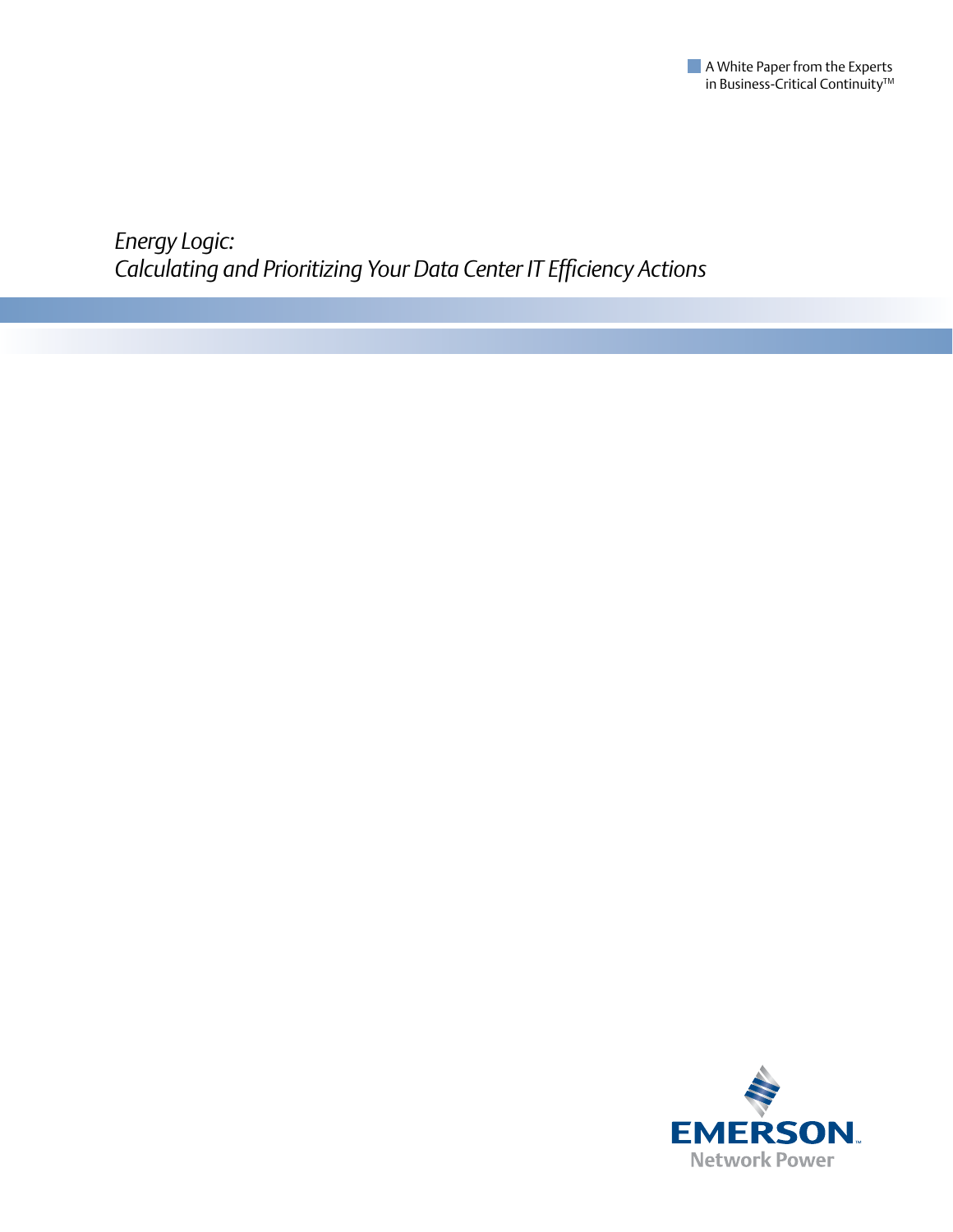*First, while there has been a significant increase in energy consumption in IT and data center environments, these increases are considerably overshadowed by dramatic gains in data center output and efficiencies over the last five years.* 

### **Executive Summary**

Emerson Network Power's Energy Logic<sup>1</sup> white paper provided a holistic, prioritized roadmap for reducing data center energy consumption. Energy Logic did not address data center *efficiency* directly because there is no universally accepted metric for data center output that could be used as the basis for this analysis. Now, the time has come for the industry to take the next step forward in achieving a true understanding of data center efficiency.

The lack of a true data center efficiency metric is challenging to IT and data center managers as they try to justify much needed IT investments to management. It also adds to the difficulty data center managers have in comparing efficiencies across their data centers to prioritize where efficiency-improving actions will have the greatest impact. In addition, they need to be able to track data center efficiencies over time.

This paper not only shows how IT and data center managers can use an efficiency metric to address these challenges, but also provides a prioritized set of actions to gain the greatest improvement in efficiency.

In the interest of furthering discussion on this critical subject, Emerson Network Power used the available information on IT performance improvement and analyzed it to see what insights can be gained. While there is no universally accepted metric for server and data center output, there is significant industry information available on the increase in the "performance" of servers and chips over the past several years. For example, Christian Belady, principal power and cooling architect at Microsoft, has stated that "raw performance" of IT has improved 75-fold in the 10-year period from 1998 to 2007.2 What has not been clarified by the industry is the specific measure for this performance.

As a first step, Emerson introduces the concept of CUPS, or Compute Units per Second, as a *temporary or placeholder* name for what will eventually be the sought-after universal metric for IT and data center output. Another way to understand what CUPS represents is to think of it as the metric for "performance" referred to in the previous paragraph.

The analysis, which is described in more detail in the body of this white paper, leads to powerful insights in three major areas of importance to all stakeholders and end-users in the IT and infrastructure industries.

First, while there has been a significant increase in energy consumption in IT and data center environments, these increases are considerably overshadowed by dramatic gains in data center output and efficiencies over the last five years. Second, applying the results of the computing performance analysis to Emerson's Energy Logic model yields clear strategies for improving data center efficiency. Third, the analysis leads to a clear direction on the *criteria to be used* for arriving at a universally accepted metric for IT and data center output.

The analysis shows that while energy consumption in data centers nearly doubled in the last five years, data center compute output increased *fourteen-fold*, and data center efficiency increased *eight-fold* over the same period.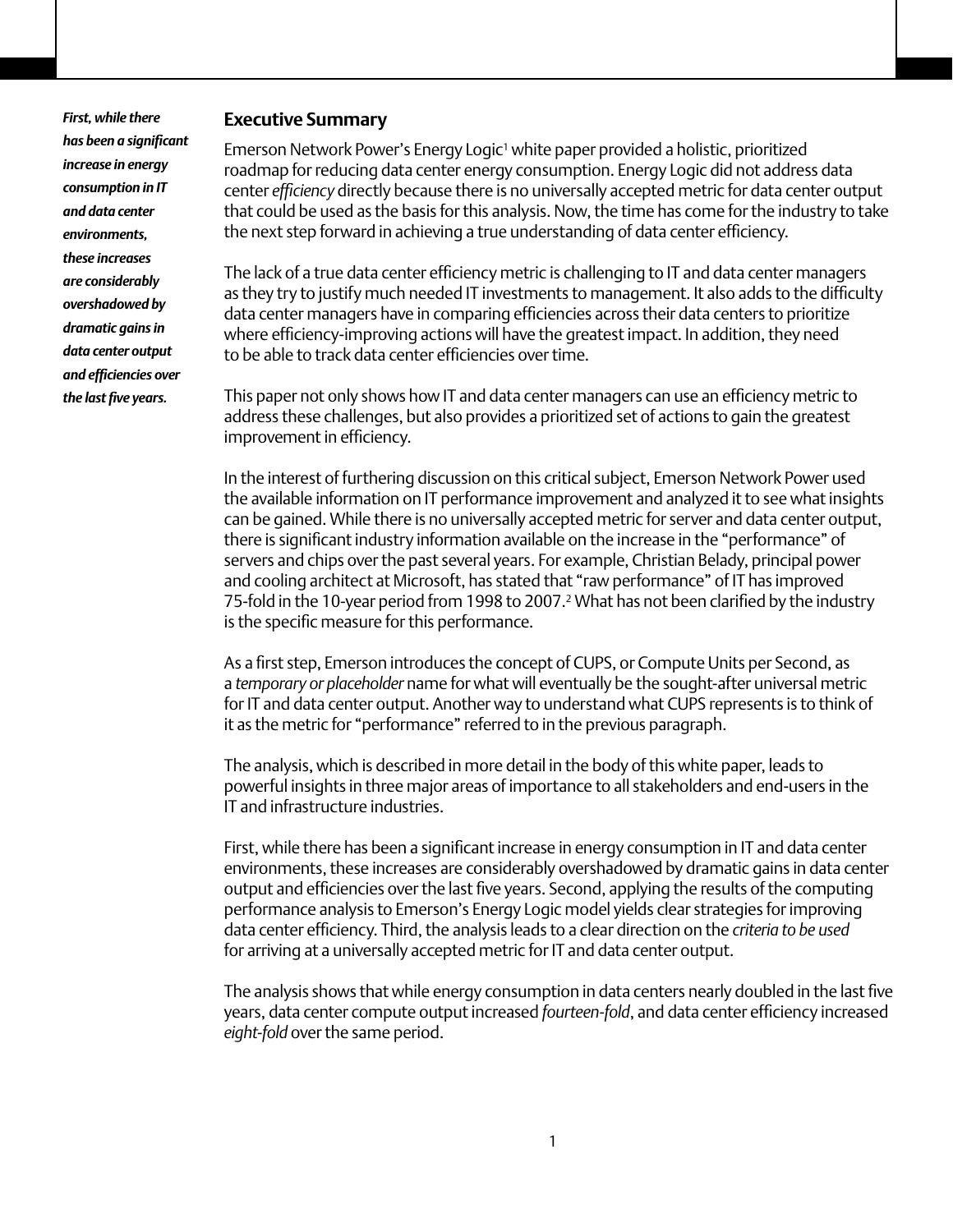While data center energy consumption justifiably gets attention in the industry, the gains in output and efficiency deserve a similar level of consideration. To put this in perspective, if the compute output in 2007 had stayed at the same level as 2002, data center energy consumption in 2007 would have been less than one-eighth of the 2002 level. This increase in compute output directly contributes to business and personal productivity and economic output; reduces travel and other non-value-added activities; enables real-time information for better decision making; and supports the globalization of the economy.

For IT and data center managers, Energy Logic provides a means to identify, justify and prioritize data center efficiency improvement projects as well as specific recommendations for actions that can be taken *today*. The analysis shows that implementing the 10 Energy Logic strategies increases data center efficiency by *3.6 times*. To get the most bang for the buck, the three actions of *faster replacement of IT technologies, virtualization and high density architecture* have the largest impact, improving data center efficiency by 3.1 times.

For the IT industry, this analysis reinforces the urgent need for the industry to move aggressively to define and adopt a measure of IT performance that is scalable to the data center. The analysis also shows that it is not necessary to develop an ideal or perfectly "fair" measure for IT and data center output. The miles-per-gallon (MPG) measure used in the automobile industry is not the fairest measure, but it serves its purpose and works. The three basic criteria for the right metric are: will it drive the right behavior; will it be available and published at the IT device level (to help buyers make the right choice); and is it scalable from the IT device to the data center level.

*For IT and data center managers, Energy Logic provides a means to identify, justify and prioritize data center efficiency improvement projects as well as specific recommendations for actions that can be taken today.*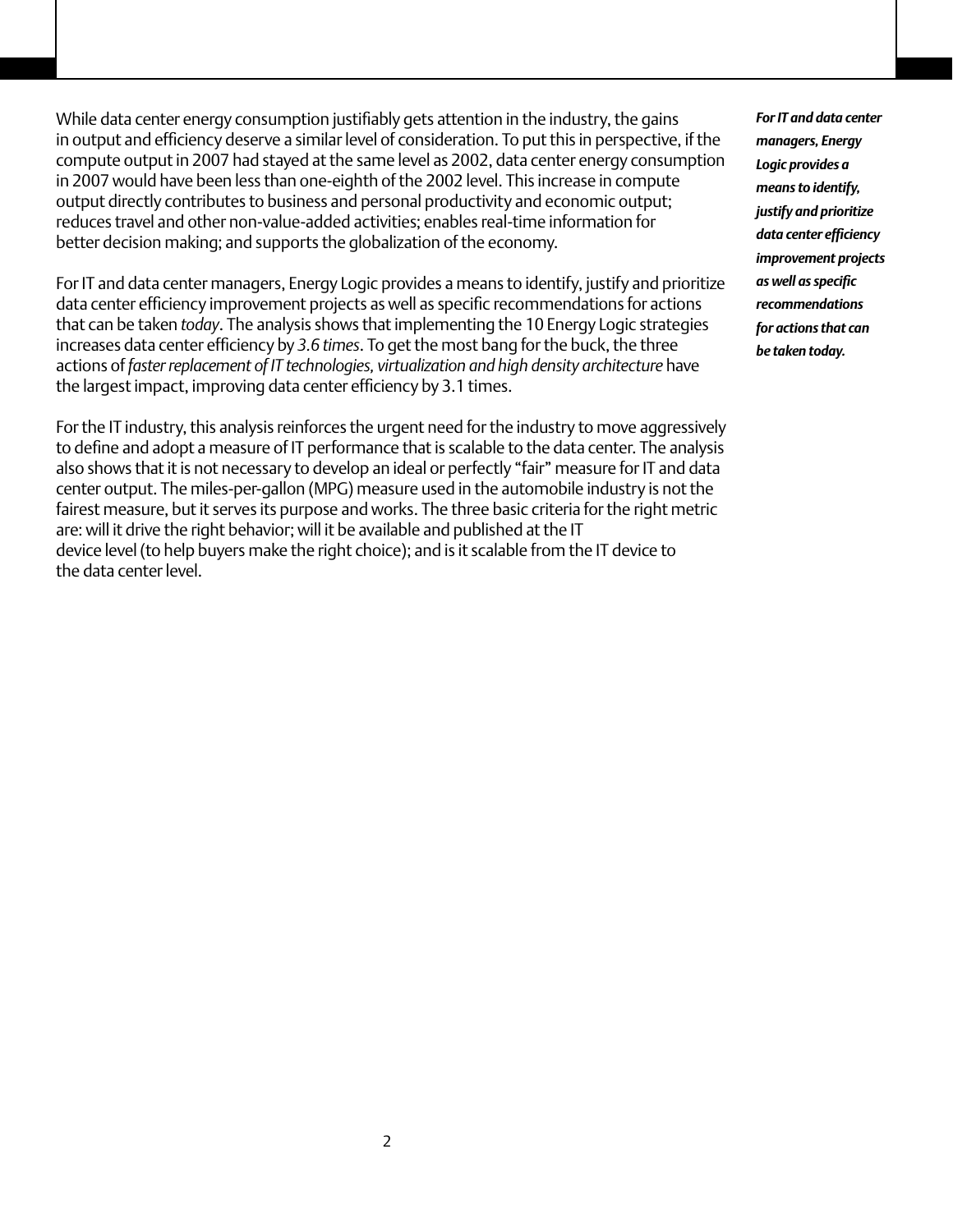# **Advancing the State of Data Center Efficiency**

With the demand for computing rising sharply, and with more of that computing being consolidated in larger facilities, data center energy consumption hit a tipping point in 2005. What had once been a secondary issue suddenly became a priority for data center managers, a hot topic for the media and an area of interest for regulators.

Technology associations and vendors responded by publicizing best practices for improving efficiency, and promoting more efficient technologies. Some of this information was used in the U.S. Environmental Protection Agency's 2007 report to Congress, which concluded that best practices could reduce data center energy consumption by 50 percent by 20113 . The report also included a list of the Top 10 Energy Savings Best Practices as identified by the Lawrence Berkeley National Lab.

The EPA report set a clear target for the industry. What was needed was a set of quantified recommendations based on a holistic view of the data center that allowed for prioritization. This need was addressed by Emerson Network Power with the introduction of Energy Logic in 2007.

Energy Logic is a vendor-neutral roadmap for reducing data center energy consumption based on a holistic analysis of the data center. Energy Logic revealed the "cascade effect" that occurs when the energy consumption of core technology systems is reduced, creating a cascade of savings across all supporting systems. Based on a detailed model of a 5,000 square foot data center, Energy Logic demonstrated that a savings of 1 watt at the server component level creates a reduction in facility energy consumption of approximately 2.84 watts (Figure 1).

This allowed energy-saving activities to be prioritized based on their overall impact on data center energy consumption and resulted in a roadmap consisting of the 10 energy saving strategies that deliver the greatest savings (Figure 2).



**Figure 1.** Energy Logic demonstrated how savings at the server component level cascade across supporting systems, increasing their impact.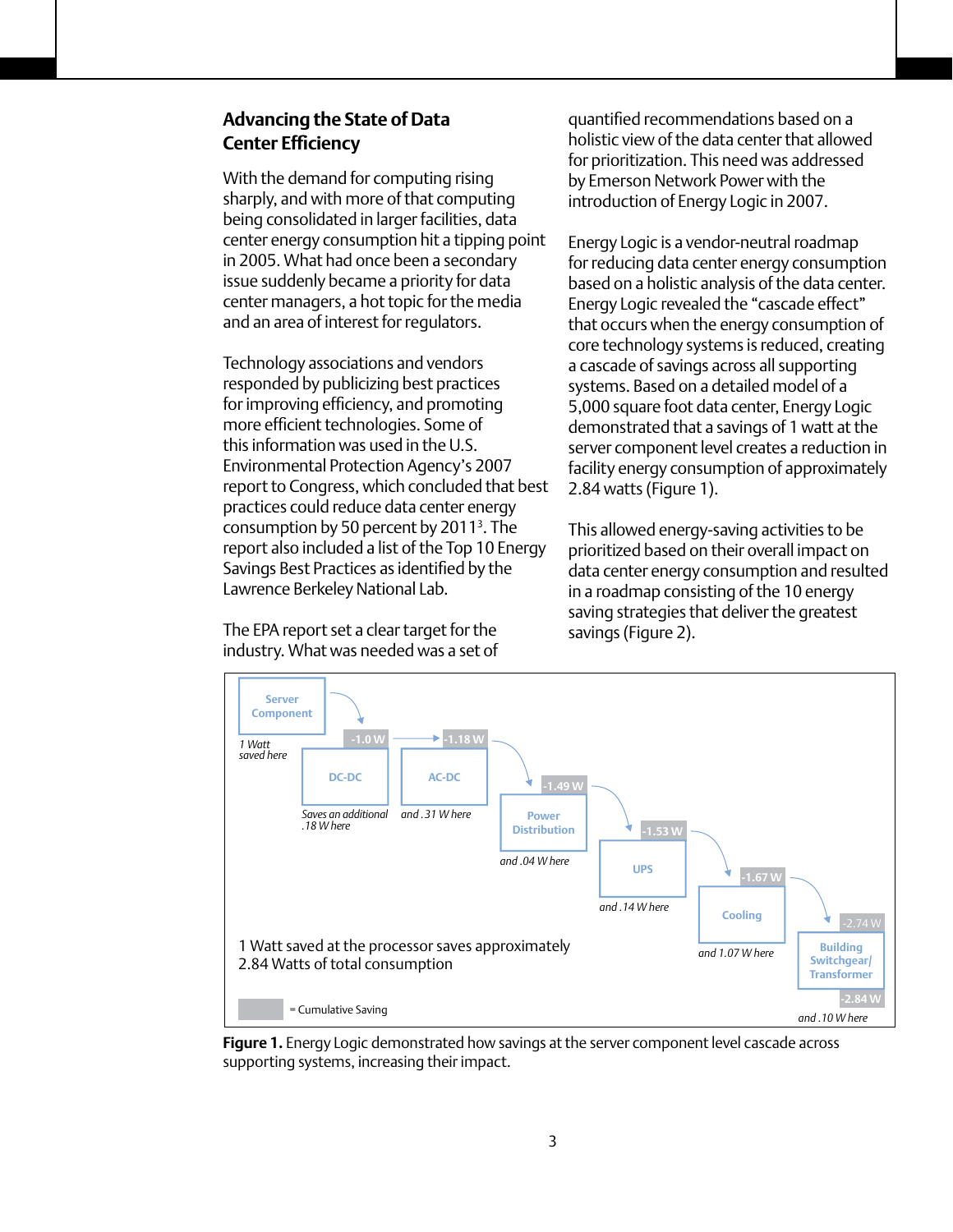Energy Logic has been successful in changing the way many organizations view the challenge of data center efficiency. But it did not directly address the issue of efficiency, focusing instead on consumption, because a universally accepted metric for data center work or output is required to support that analysis.

Developing such a metric has proven challenging because of the different types of work data centers perform, from processing-intensive tasks, such as those required for scientific and financial applications, to data transfer-intensive work such as that required to support Web-based applications. Moreover, the requirements of a data center can change over time as the mix between the processing and data transfer workload shifts.

These same issues are hindering efforts by the U.S. EPA to apply ENERGY STAR ratings to servers. Following a July 2008 ENERGY STAR Computer Server Specification Stakeholder Meeting, the agency announced that because there is no accepted measure of server output, initial server ENERGY STAR ratings will not include performance measures but consider only server power supply efficiency and idle power consumption.

The fact that the task is difficult doesn't mean it can be ignored. This metric is the keystone in the industry-wide effort to effectively address the challenge of efficiency. Without it, users lack the means to optimize data center efficiency and the industry lacks the language to communicate effectively about energy efficiency.

*Developing such a metric has proven challenging because of the different types of work data centers perform, from processingintensive tasks, such as those required for scientific and financial applications, to data transfer-intensive work such as that required to support Web-based applications.*

| <b>Energy Saving</b>                    | <b>Savings with the Cascade Effect</b> |                       |                                   | <b>Payback</b>    |
|-----------------------------------------|----------------------------------------|-----------------------|-----------------------------------|-------------------|
| <b>Action</b>                           | <b>Savings</b><br>(kW)                 | <b>Savings</b><br>(%) | <b>Cumulative</b><br>Savings (kW) | <b>Period</b>     |
| Lower power processors                  | 111                                    | 10%                   | 111                               | 12 to 18 mo.      |
| High efficiency<br>power supplies       | 124                                    | 11%                   | 235                               | 5 to 7 mo.        |
| Power management<br>features            | 86                                     | 8%                    | 321                               | Immediate         |
| <b>Blade servers</b>                    | 7                                      | 1%                    | 328                               | TCO reduced 38%*  |
| Server virtualization                   | 86                                     | 8%                    | 414                               | TCO reduced 63%** |
| Higher AC voltage<br>power distribution | 20                                     | 2%                    | 434                               | $2$ to $3$ mo.    |
| Cooling best practices                  | 15                                     | 1%                    | 449                               | $4$ to 6 mo.      |
| Variable capacity<br>cooling            | 49                                     | 4%                    | 498                               | 4 to 10 mo.       |
| Supplemental cooling                    | 72                                     | 6%                    | 570                               | 10 to 12 mo.      |
| Monitoring and<br>optimization          | 15                                     | 1%                    | 585                               | $3$ to $6$ mo.    |

\*Source for blade impact on TCO: IDC. \*\*Source for virtualization impact on TCO: VMware.

**Figure 2.** Using a model of a 5,000 square-foot data center consuming 1127 kW of power, the actions in the Energy Logic approach work together to produce a 585 kW, or 52% reduction, in energy use.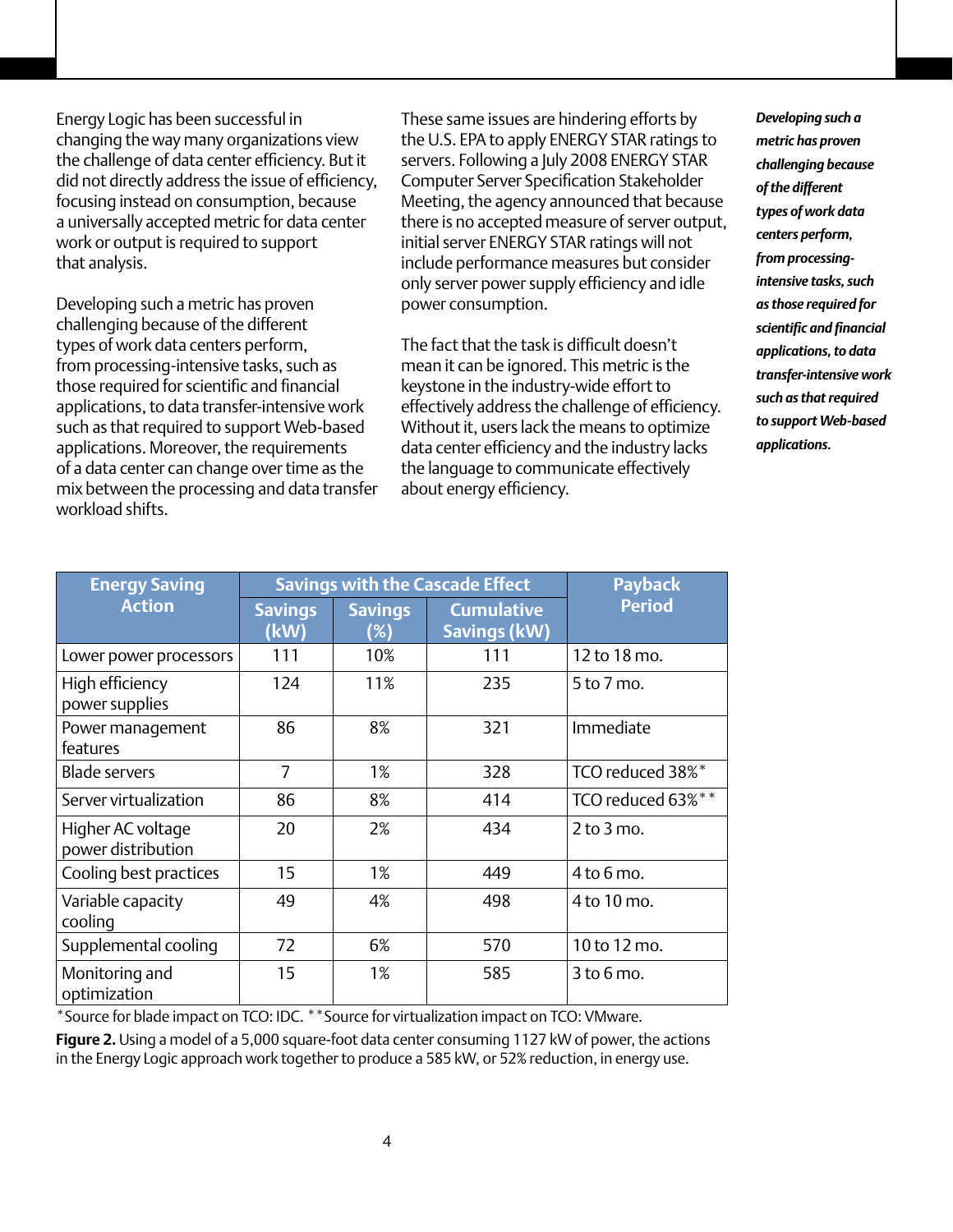*CUPS represents a proxy for a universal measure of computing output.*

### **Creating a Meaningful Measure**

To continue to drive the discussion of data center efficiency forward in a productive way, Emerson Network Power addressed the questions:

- Is it possible to fill the gap that exists in efficiency metrics with a proxy measure for data center output?
- If so, what insights could be gained from such a measure?

There are various measures of performance that have been developed for IT equipment. A summary of these measures is provided in Appendix C.

Server metrics provide the best foundation for a meaningful measure of data center output as they correlate more directly with data center power consumption and output. However, none of the current server performance measures have been widely adopted and it is virtually impossible to find good data on server performance using existing metrics.

It is *not* the objective of this paper to propose or advocate a specific metric of computing output. Our mission is to determine what insights can be gained from a metric and to move the industry closer to adopting such a measure. In addition, changes in software and application efficiency are outside the scope of this paper.

This paper introduces the term *Compute Units per Second (CUPS)*. CUPS represents a proxy for a universal measure of computing output. One MegaCUPS (10<sup>6</sup> CUPS) is equal to the average server performance in 2002. (The performance reference was set as 1 MegaCUPS per server because the objective of the analysis was to understand the impact on efficiency as measured in CUPS/watt. Given that the server power draw is in hundreds of watts, using MegaCUPS as a measure of server performance allowed server efficiency as measured in CUPS/watt to be expressed on an integer rather than a fractional scale.)

CUPS can serve as the numerator in the equation that determines Compute Efficiency, with the power draw as the denominator: Compute Efficiency = CUPS/Watts Consumed

Although there is a lack of good data on existing server metrics, it is possible to draw reasonable conclusions about how CUPS has changed during the last five years:

• Christian Belady, principal power and cooling architect at Microsoft, has published information that charts an improvement of 650 percent in performance of IT equipment between 2002 and 2007 (Figure 3).<sup>2</sup>



**Figure 3.** Christian Belady, principal power and cooling architect at Microsoft, stated that IT performance increased 650 percent between 2002 and 2007.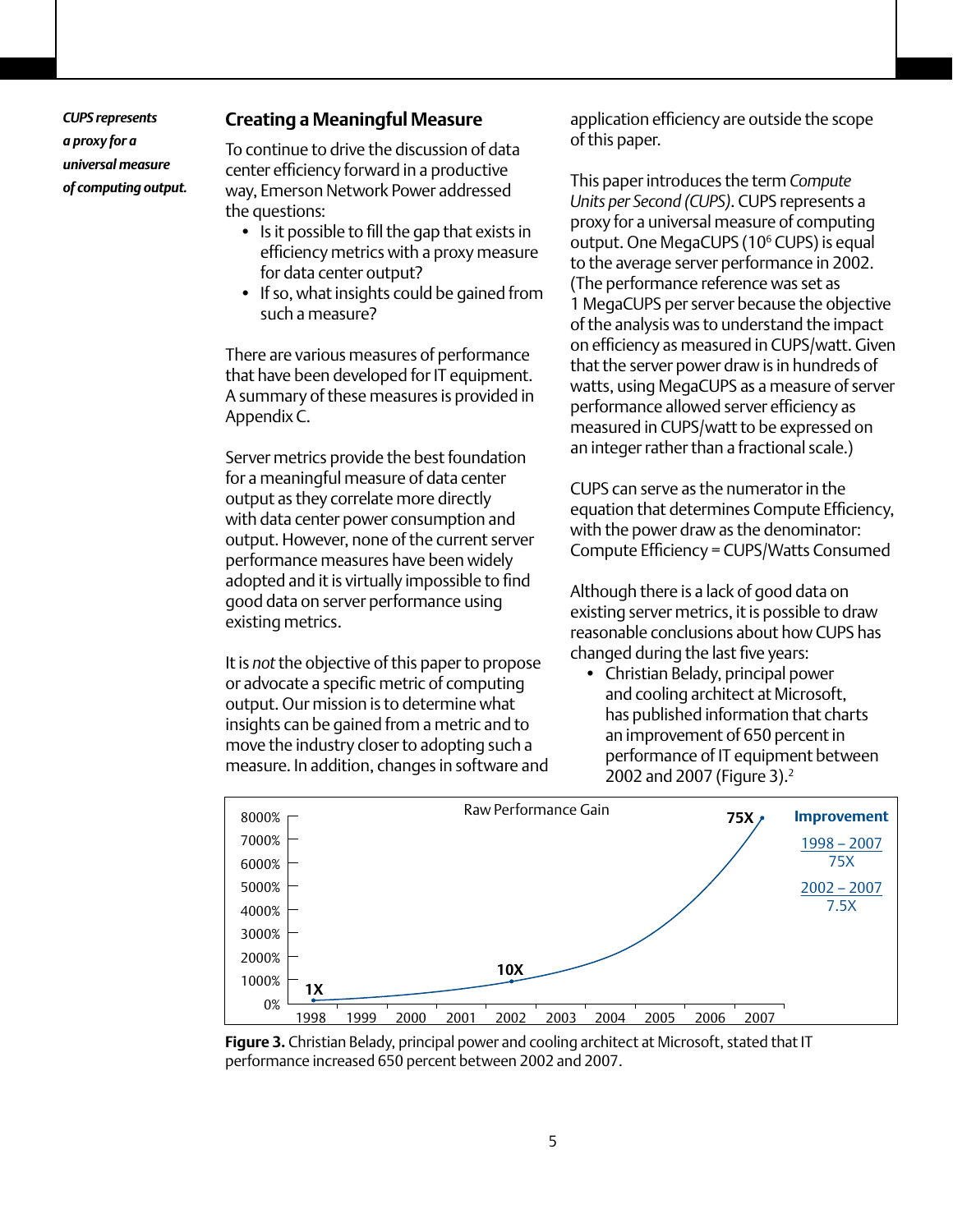• Information from Intel allows this data to be extrapolated to the device level. According to the company, one x-86 based server in 2007 produced the same number of FLOPS (Floating Point Operations per Second) as 10 x-86-based servers in 2002. This represents an 870 percent improvement in FLOPS/device (Figure 4).

This is consistent with what would be expected from Moore's Law (Figure 5).

| Intel x86     | 2002 | 2007      |
|---------------|------|-----------|
| TFLOPS        | 3.7  | 3.7       |
| Servers       | 512  | 53 blades |
| GFLOPS/server | 7.2  | 69.8      |

Source: Intel

**Figure 4.** Intel has calculated the change in the IT hardware required to produce 3.7 TFLOPS in 2002 and 2007. The same output was produced in 2007 with approximately one-tenth the number of servers required in 2002.

Based on these data points, a relatively conservative 600 percent (7x) increase in server performance (MegaCUPS/server) from 2002 to 2007 was used for this analysis.

In the same time period, annual global server shipments increased from 4.59 million to 8.75 million units (Source: Emerson estimates), driving total compute capacity shipped annually from 4.6 TeraCUPS in 2002 to 61.2 TeraCUPS in 2007 (Figure 6).

The total amount of computing output was then derived by combining the total compute capacity shipped with the average server utilization rate. Assuming an average server utilization rate of 16 percent, Total Compute Output increased from 0.7 TeraCUPS in 2002 to 9.8 TeraCUPS in 2007.

For purposes of the analysis, the average server utilization rate was held constant over the time period analyzed. A case can be made that this rate varies over time as newer, higher performing servers are cycled into operation and older servers are cycled out. It should be





**Figure 5.** Moore's Law predicts a 10x improvement in processor performance between 2002 and 2007 if performance doubles every 18 months; 6x if performance doubles every 24 months. CUPS is assuming a 7x improvement.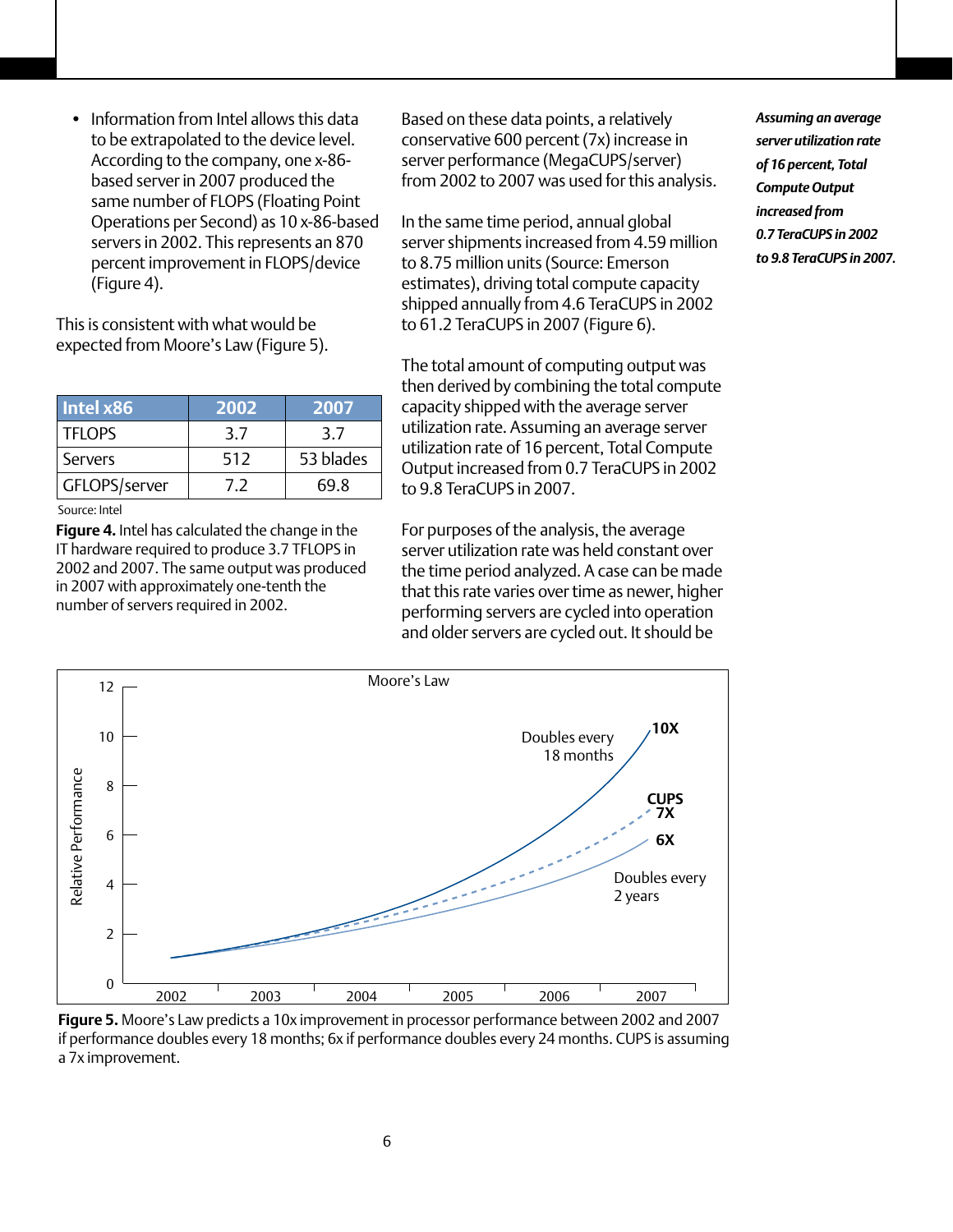

**Figure 6.** Once the 7:1 ratio between server performance in 2007 and 2002 was established, total server shipments and an assumed 16 percent utilization rate were applied to get an estimate of total TeraCUPS used in 2002 and 2007. This was then divided by server and data center power draw to determine the change in CUPS/Server Watt and CUPS/Data Center Watt between 2002 and 2007.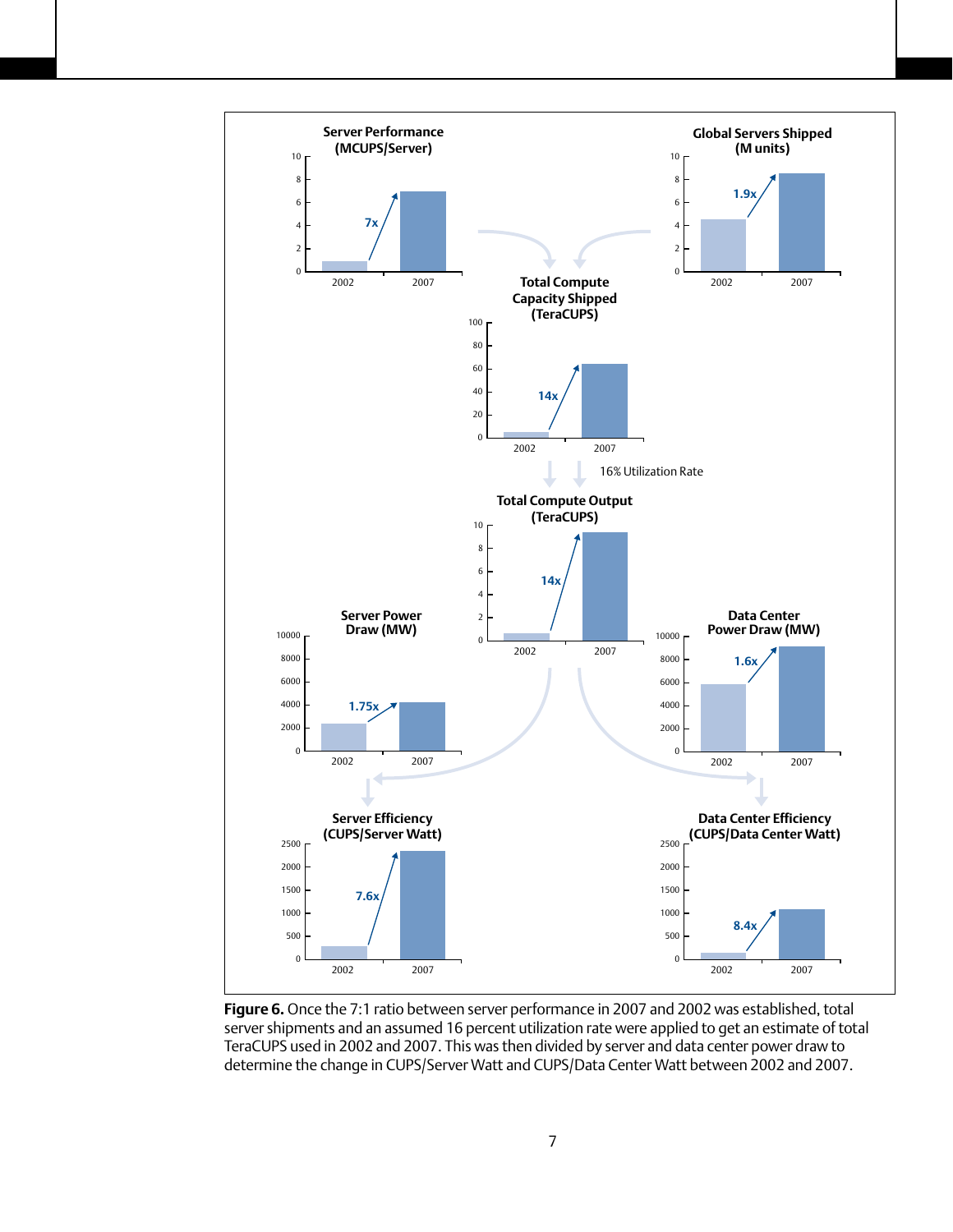noted that 16 percent represents an average utilization and incorporating changing utilization rates over time would not materially change the conclusions of the analysis.

This analysis showed an increase in data center power draw of 59 percent between 2002 and 2007. Server power draw rose 76 percent during the same period (Figure 6). This increase has driven much of the recent concern over data center efficiency. However, when it is correlated with CUPS, a clearer picture of IT efficiency emerges:

*Server efficiency, measured in CUPS/watt, grew 658 percent (7.6x) between 2002 and 2007. Data center efficiency, aided by infrastructure improvements, achieved even more impressive gains. CUPS/data center watt grew by 738 percent (8.4x) during the same period.* 

Data center energy consumption is rising because data centers are doing more work processing and distributing the information that businesses and the economy in general depend on to drive revenue and increase efficiency.

# **Putting IT Efficiency in Perspective**

While the industry focus has been on energy consumption, which rose approximately 9.7 percent annually from 2002-2007, the annual increase in efficiency during this time was 53.1 percent. If the computing demand in 2007 was the same as in 2002, the 2007 power consumption would have been less than one-eighth of 2002 power consumption. Instead, the tremendous increase in computing demand over this time period has been accompanied by an equally impressive increase in computing performance.

This dramatic increase in computing performance has enabled a number of benefits for the global economy and society as a whole.

- Advances in technology have provided for increased collaboration and for automation of data collection and sharing. As a result, the quality and richness of information available has grown exponentially. These advances have resulted in a tremendous increase in productivity, and have reduced the need for business travel.
- • Electronic transactions and real-time availability of information has enabled more accurate and efficient decision making. People and companies from around the globe are now connected and have access to higher quality information to make decisions.
- Increasing computing performance has enabled the acceleration of globalization, including global trade, outsourcing, and supply-chain management, and has transformed the world economy.
- Continuing this trend, rapid adoption of 3G technology and advancements in collaboration software is creating strong demand for mobile applications and content.
- The medical industry has moved aggressively to adopt electronic medical records (EMR) systems. Advances in technology are allowing the industry to meet the challenge of having to archive the huge amounts of data being generated by digital diagnostic systems.
- • Technology has enabled a multitude of personal convenience services, increasing the quality of life of people around the world.
- The financial sector has been transformed as major stock exchanges adopted all-electronic trading, and businesses and consumers increased their use of electronic banking. Over half the U.S. population now uses online banking.4

Given that compute output has increased 14 times from 2002 to 2007, the 59 percent increase in data center energy consumption is *Data center energy consumption is rising because data centers are doing more work—processing and distributing the information that businesses and the economy in general depend on to drive revenue and increase efficiency.*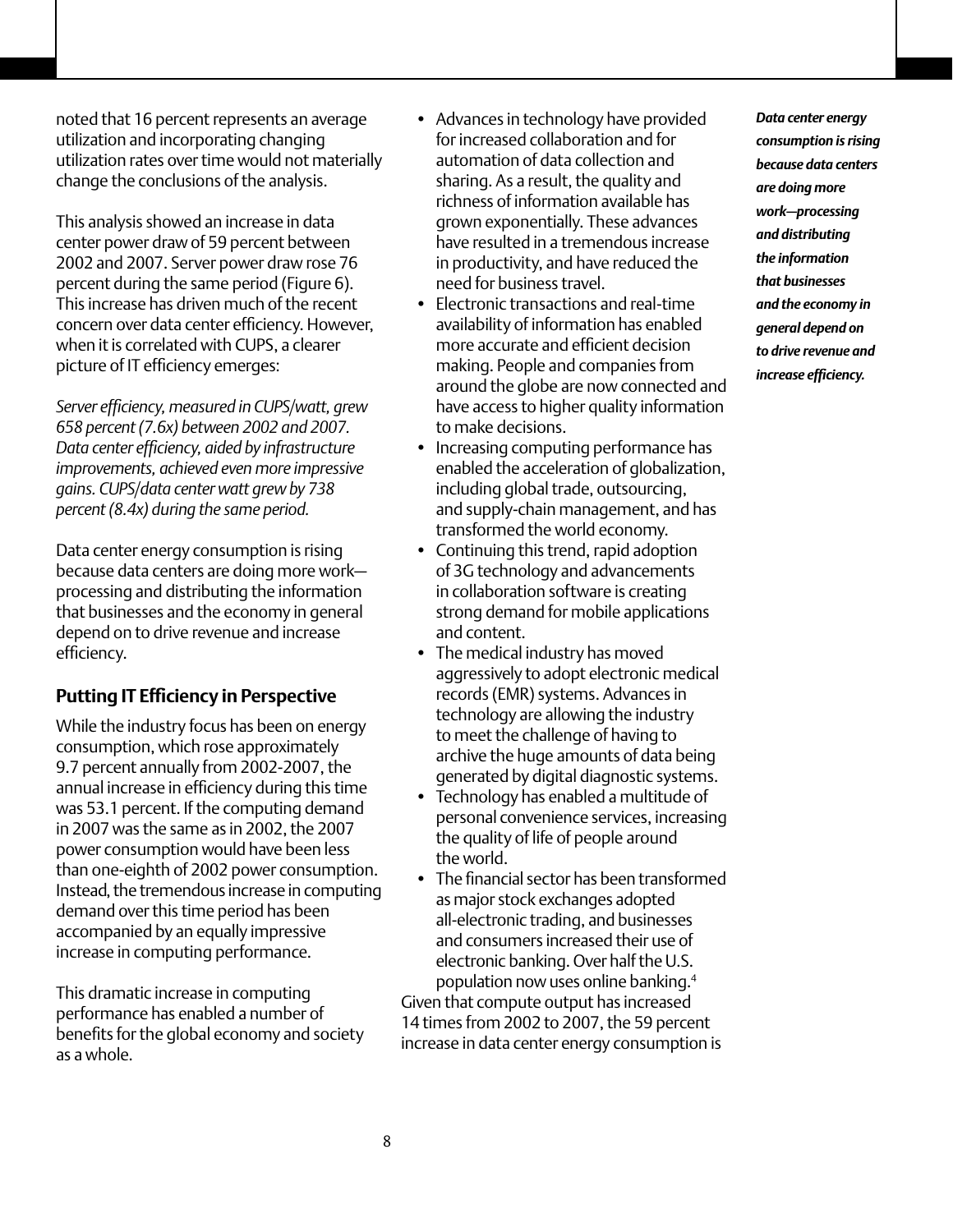*Even with the growth that has occurred, data center energy consumption accounts for less than one-half percent of U.S. consumption.*

relatively small. And, when the improvement in data center efficiency is compared to other industries, it is difficult to understand why the improvement in data center efficiency is not getting more attention.

The first thing to note is how relatively little energy IT consumes compared to other industries—especially considering the growing role it now plays in business and personal



Source: Energy Information Administration/Annual Energy Outlook 2008. U.S. EPA Report to Congress. Bureau of Transportation Statistics.

**Figure 7.** Data center energy consumption accounts for just 0.3 percent of the more than 21 billion kWH of energy consumed in the U.S. annually. This ties in with the EPA's assessment that data centers consume 1.5 percent of total U.S. electric power.

productivity. Even with the growth that has occurred, data center energy consumption accounts for less than one-half percent of U.S. consumption (Figure 7).

To add perspective to the discussion, the improvements in computing efficiency can be compared to those in the automobile industry. The automobile industry's milesper-gallon (MPG) standard is often held up as an example of an effective and universally adopted measure of work delivered per unit of energy consumed, and is a convenient metric by which to compare computing efficiency with automobile efficiency.

Figure 8 compares improvements in computing efficiency as measured by CUPS/ watt with automobile efficiency as measured in MPG.

*While auto efficiency achieved a modest 0.8 percent compound annual growth rate, data center efficiency grew by 53 percent annually.* If fuel efficiency had kept pace with data center efficiency improvements, the current generation of automobiles would average 163 MPG.

This analysis is in no way intended to be critical of the efficiency improvements of the



**Figure 8.** The advances in computing efficiency appear even more dramatic when compared to other industries.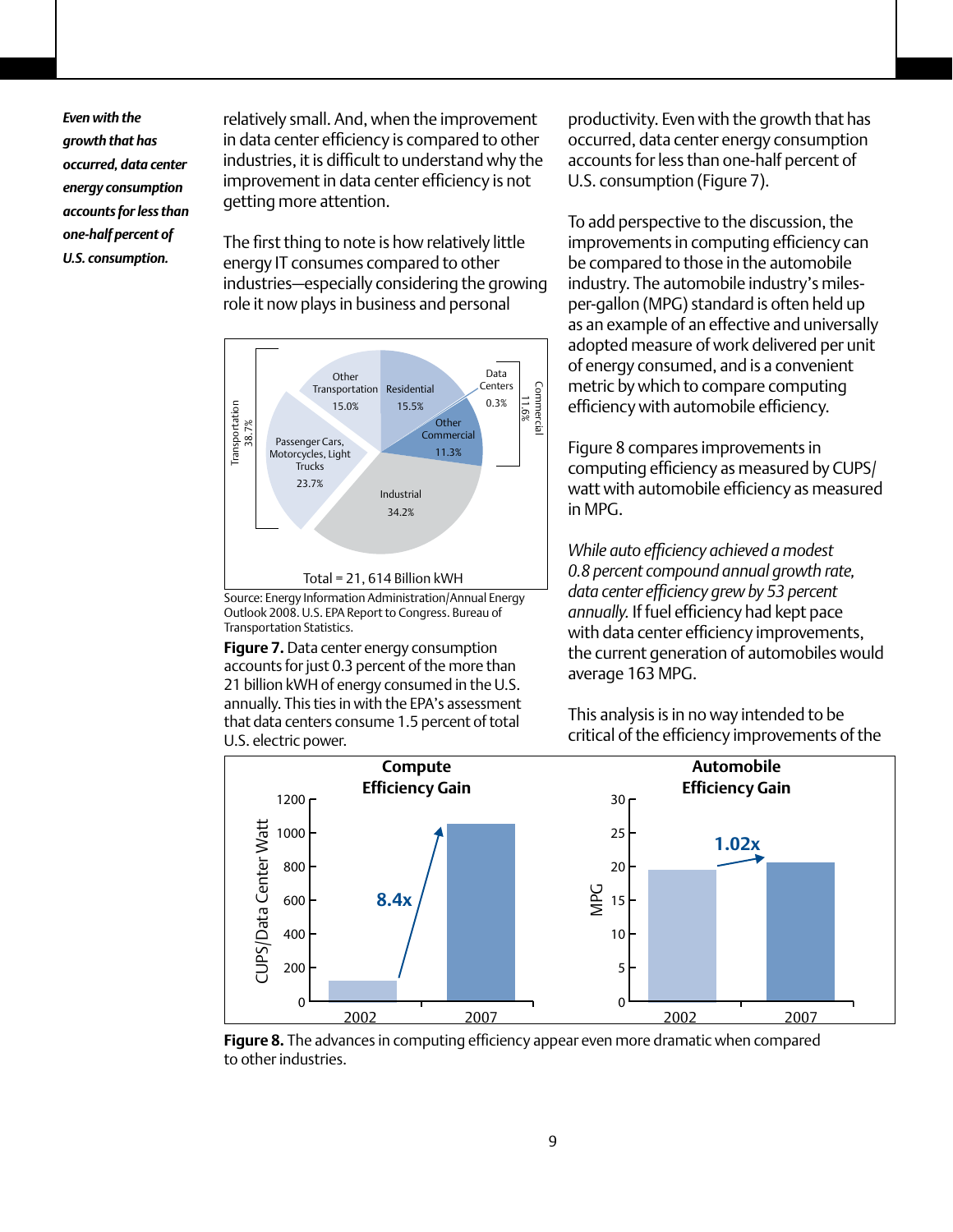auto industry, but rather is presented to add context to the improvements the computing industry has made.

*Our analysis shows that the IT industry has not done enough to share the tremendous energy efficiency gains that have occurred over the last five years in computing.*

This is not to discourage efforts to reduce data center energy consumption. Where inefficiencies exist, they should be identified and corrected. But it is critical to ensure data center productivity or output is factored into discussions of data center efficiency and to provide better information to organizations seeking to optimize data center efficiency.

# **Applying CUPS/Watt to Energy Logic**

Emerson Network Power applied CUPS/watt to the Energy Logic model to analyze how Energy Logic actions impact data center efficiency. The Energy Logic model is based on a 5,000-square foot data center with a total

compute load of 600 kW spread across 200 racks. The server refresh rate is assumed to be 4 to 5 years so the data center is supporting a mix of servers from new to four-years old. Blade servers and virtualization are not in use as part of the base model. The facility is protected by two 750 KVA double-conversion UPS systems arranged in a 1+1 configuration. A traditional floor-mount cooling system delivers cooling through a raised floor to equipment racks arranged in a hot-aisle/ cold-aisle configuration.

Figure 9 shows the impact of Energy Logic activities on the efficiency of this model data center using CUPS/watt. Two points become clear from this analysis:

1. The Energy Logic roadmap represents a valid approach to increasing efficiency as well as reducing consumption. Using the model and the proxy measure, Emerson Network Power calculated that *Energy Logic can reduce data center consumption by approximately half while increasing efficiency 3.6 times!*

*The single biggest driver for data center efficiency improvement is IT equipment efficiency gains. The IT actions taken alone would increase data center efficiency by 2.8x (177 percent).* 



**Figure 9.** Prior to any enhancements the model data center was able to produce approximately 604 CUPS/watt. The Energy Logic roadmap increased efficiency to 2198 CUPS/watt (3.6x) with the largest increase in efficiency being delivered by adoption of low power processors.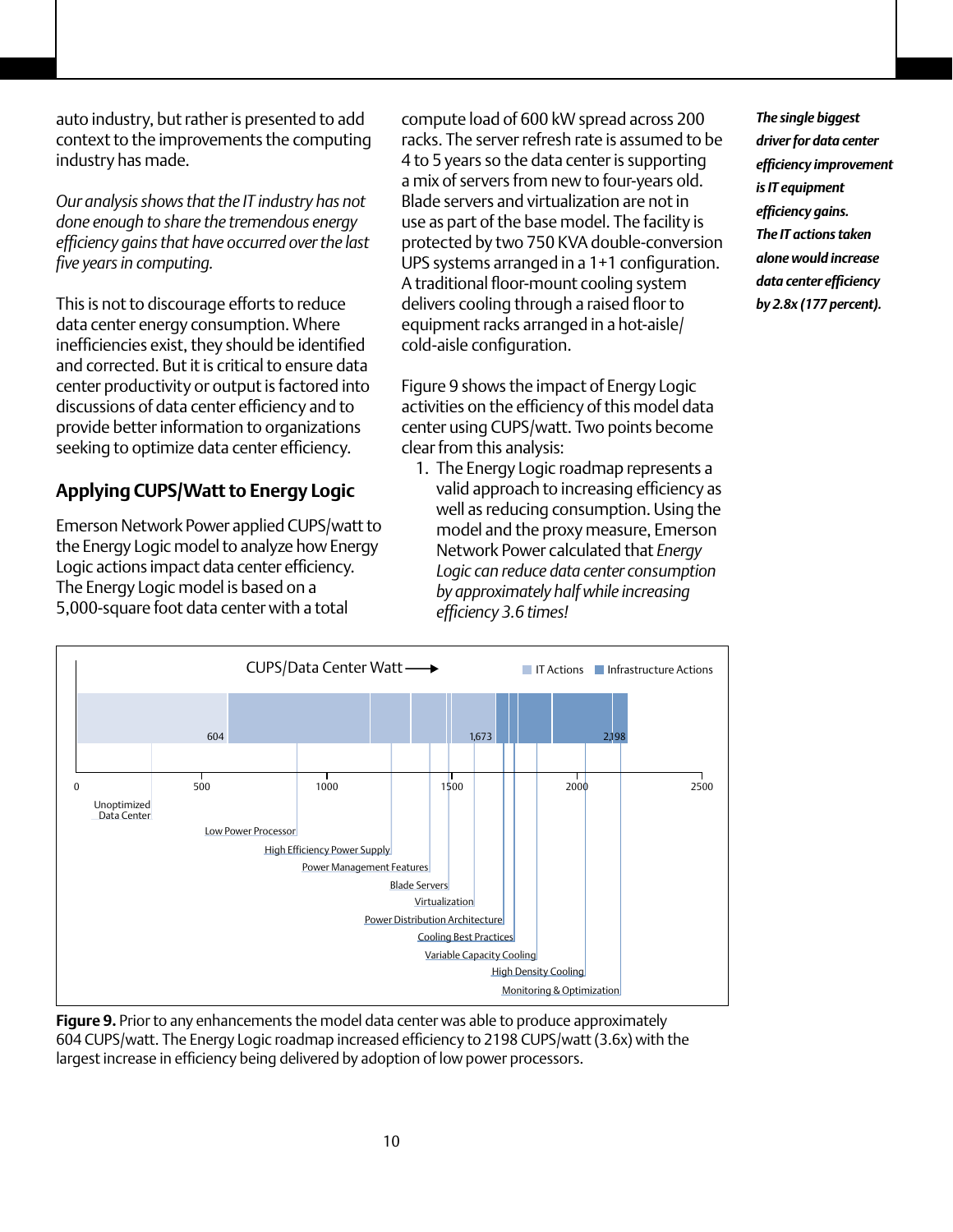*Both the initial Energy Logic analysis and the CUPS-based analysis highlight the value of increasing data center density in optimizing efficiency.*

2. The single biggest driver for data center efficiency improvement is IT equipment efficiency gains. The IT actions taken alone would increase data center efficiency by 2.8x (177 percent). Consequently, the most effective approach to increasing data center efficiency is to accelerate the introduction of new server and IT technologies into the data center. This approach allows data center managers to address the issue of rising consumption while still meeting the growing demand for computing performance.

# **Leveraging the Power of Blades**

The initial Energy Logic analysis quantified the energy savings that could be achieved using blade servers. Those savings were relatively small compared to the more dramatic savings available through lower power processors, high-efficiency power supplies and utilization of power management. However, blade servers play a more significant role in optimizing data center energy efficiency than is obvious from this data.

Building on the conclusions from the Energy Logic analysis using CUPS, a case can be made that blade servers are a basic building block of a high-efficiency data center as they support several of the most effective strategies for increasing data center efficiency.

Our analysis shows that a truly high-efficiency data center can only be achieved with highefficiency IT systems. It doesn't matter how efficient infrastructure systems are, if technology systems are not optimized the efficiency of the facility will be compromised. This paper has already made the point that the most effective strategy for increasing data center efficiency is to accelerate the replacement of older IT systems with newer, more efficient systems. Blades provide a

modular platform for accomplishing this. In addition to being able to upgrade specific components within a blade system—such as power supplies, memory modules, processors and fans—blades allow new technology to be introduced with less administrative burden and with virtually no disruption to operations.

In addition, both the initial Energy Logic analysis and the CUPS-based analysis highlight the value of increasing data center density in optimizing efficiency. High density cooling represents the most effective infrastructure strategy for reducing energy consumption and efficiency. Blades enable a denser environment, optimizing the value of highdensity cooling, and also help to alleviate space constraints.

# **Recommended Actions for IT and Data Center Managers**

The Energy Logic CUPS/watt analysis can be used to identify and prioritize your data center efficiency improvement projects.

The first step is to measure and track the efficiency of each of your data center locations using the CUPS/watt metric. Refer to Appendix B "Simple Tool for Assessing Data Center Efficiency" for a sample template and steps to take in order to identify the data center locations that would most benefit from efficiency improvement investment.

Second, determine which projects should be funded given limited IT resources. Energy Logic identifies the four most impactful actions you can take today to improve data center efficiency:

*1. Speed up refresh cycle for IT technology*  to take advantage of efficiency improvements that have been made at the server level. With the dramatic gains in efficiency that can be realized,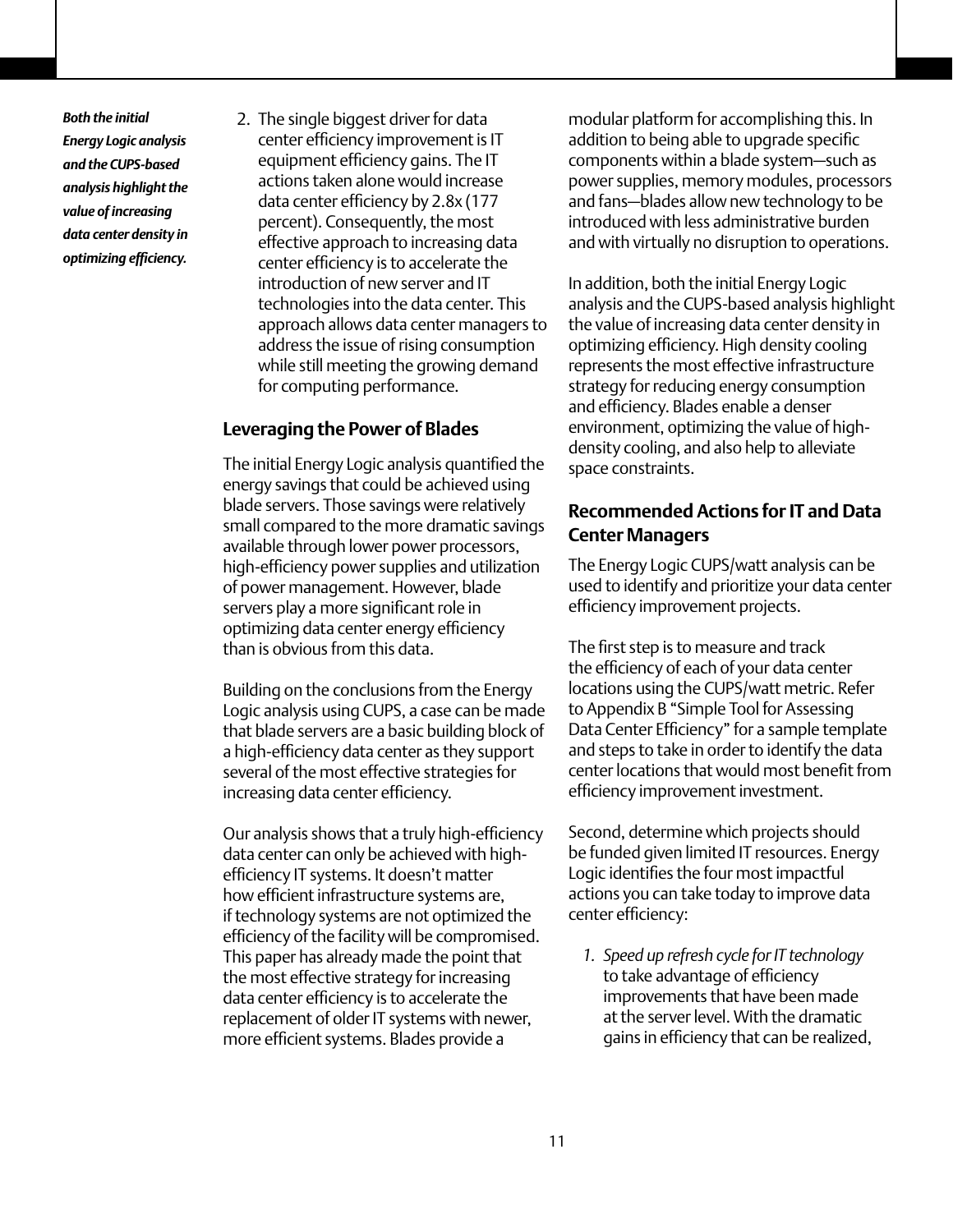more aggressive efforts to replace inefficient server processor and power supply technology with more efficient technologies will pay dividends. In addition to their other benefits, blade servers provide an architecture that facilitates module-level replacement, further increasing their role in enhancing efficiency.

- *2. Implement server power management policies.* Servers consume a high percentage of peak load power even when the processor is idle. Power management represents an untapped resource that can play a large role in increasing data center efficiency.
- *3. Virtualize applications* where appropriate to increase the level of server utilization.
- *4. Adopt a high-density architecture.* Highdensity cooling in particular has the largest impact on data center efficiency outside of actions taken at the server level.

# **Implications for the IT Industry**

The Energy Logic analysis using the placeholder CUPS/watt metric reinforces the urgent need for the IT industry to move aggressively to define and adopt a measure of IT performance that is scalable to the data center.

Pressure on the industry to adopt such a measure will continue to mount from various sources and taking proactive action on this front will enable the industry to showcase the dramatic improvements in efficiency that have been achieved while helping focus future research and development on efforts that will have the greatest impact on improving data center efficiency.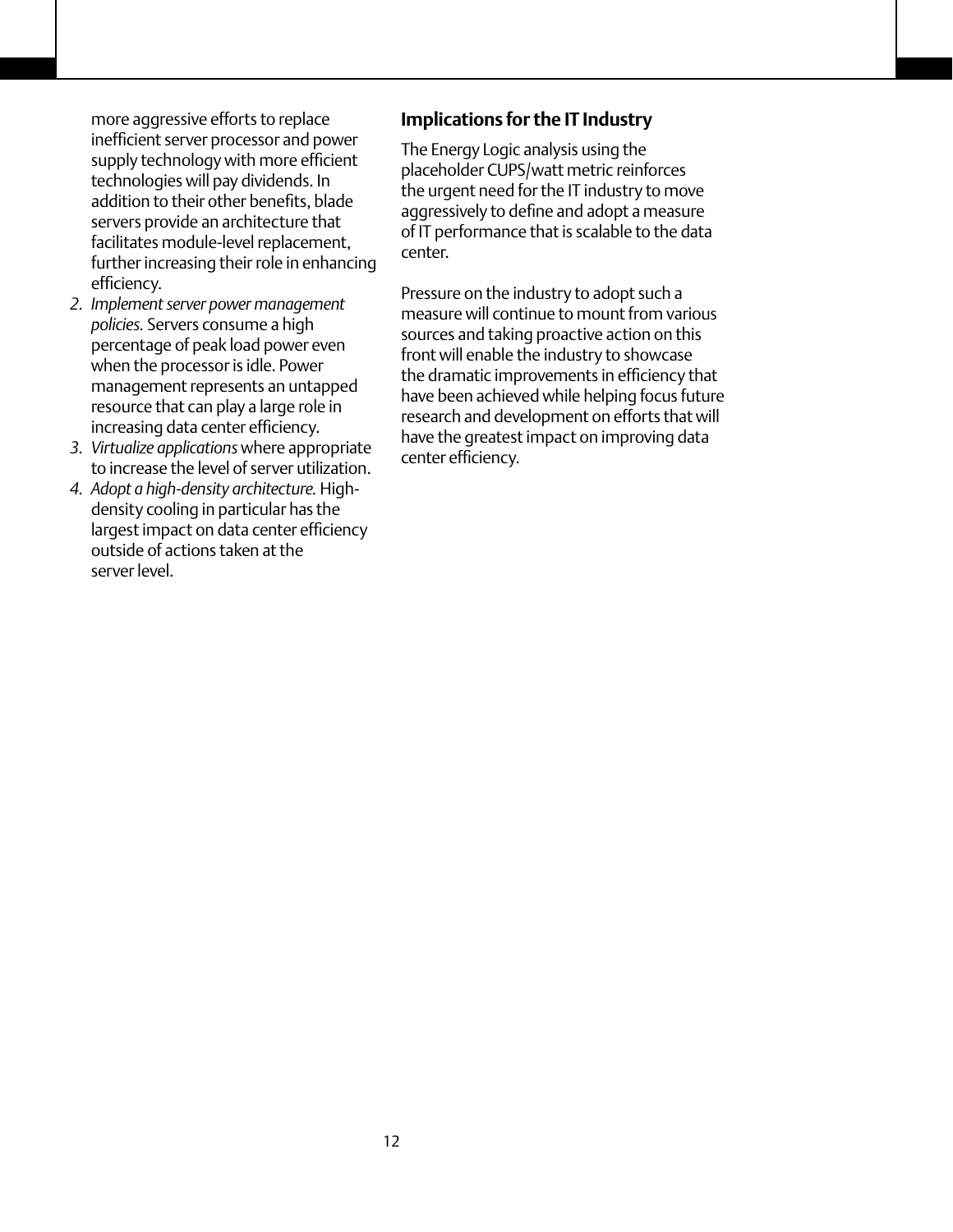# **Defining Criteria for Data Center Efficiency Metrics Appendix A**

The gap that exists in terms of IT performance metrics is a function of the complexity of measuring IT output or performance, particularly on the facility level. However, it is also partly a result of striving for a perfect measure when an effective measure is more practical and attainable.

A perfect measure of data center productivity may never be available. At minimum, it is years away. But the criteria for an effective measure of data center efficiency are different than the criteria for a perfect measure of data center efficiency.

Based on the experience with CUPS/watt, there are three criteria that must be met for a metric to fill the gap that exists and allow the industry to effectively measure and optimize data center efficiency.

• First, and most importantly, does it drive the right behavior? Is the result of changes in the metric a data center that is truly more efficient and not simply consuming less energy?

Consider the case of the Power Usage Effectiveness metric that has been proposed as an interim measure of efficiency. This metric defines the ratio of total data center power to power used by IT systems on the theory that the less power used by infrastructure, the more efficient the data center. However, Energy Logic demonstrates that PUE does not correlate with overall data center efficiency.

Figure 10 shows the impact of the 10 Energy Logic actions on PUE and Data Center Efficiency as measured by CUPS/Watt. Using the PUE metric to identify and prioritize improvement actions would result in a focus on infrastructure actions first. However, the Energy Logic analysis shows that this is not the optimal strategy for improving efficiency or for reducing energy consumption. At best, a focus on PUE achieves modest reductions in consumption, but it does so by diverting resources away from actions that drive even greater reductions in consumption while improving overall energy efficiency.

- The metric must be published consistently at the device level so that users can evaluate the efficiency of competing technologies using this metric and accurately factor device-level efficiency into the purchase decision.
- Finally, the metric must be scalable to the data center, allowing the output of the devices in the data center to be added together to produce a measure of data center efficiency.

For an example of how effective a less-than-ideal measure can be if it is universally adopted, consider the auto industry's MPG measure. It does not take into account the different types and sizes of vehicle or the number of passengers, and considers only a broad generalization of driving conditions with the City and Highway classification. But users understand these limitations and MPG is widely used in the purchase of automobiles as a way to measure the efficiency of one vehicle against another.

A less-than-ideal measure of server performance could perform a similar function in the IT industry.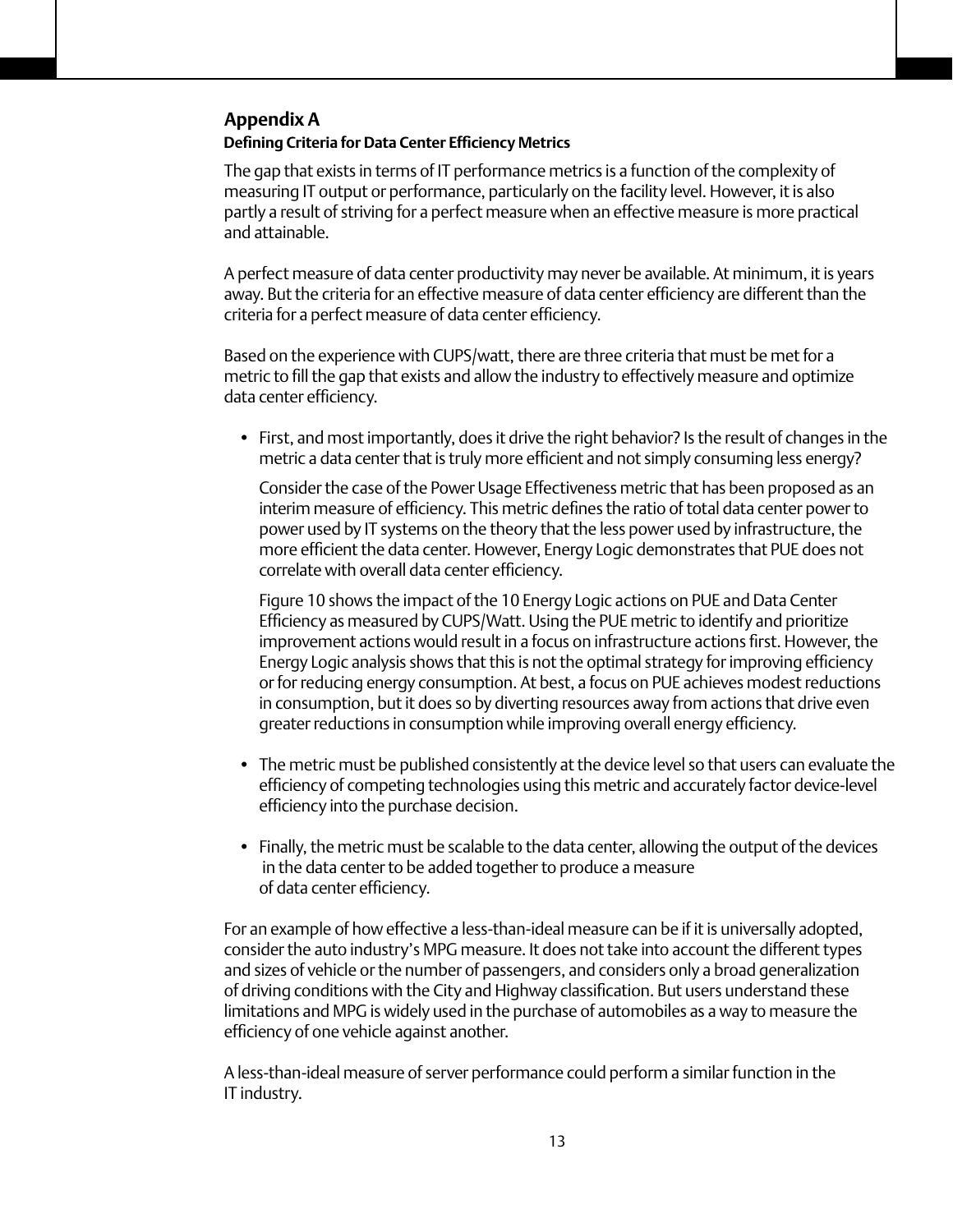

**Figure 10.** The five IT actions in Energy Logic produce a 37 percent reduction in energy consumption, but have no impact on PUE (top). The five infrastructure actions in Energy Logic reduce PUE from 1.9 to 1.5, but achieve a smaller reduction in energy consumption than the IT actions (middle). In addition, Energy Logic shows that a greater reduction in infrastructure energy consumption could be achieved if the IT actions are taken first. This indicates PUE is not driving the right behavior. When the CUPS metric is used (bottom), Energy Logic IT actions create a 177 percent improvement in efficiency, infrastructure actions create a 31 percent improvement, and both IT and infrastructure actions create a 264 percent improvement. The CUPS/watt metric drives the optimal behavior.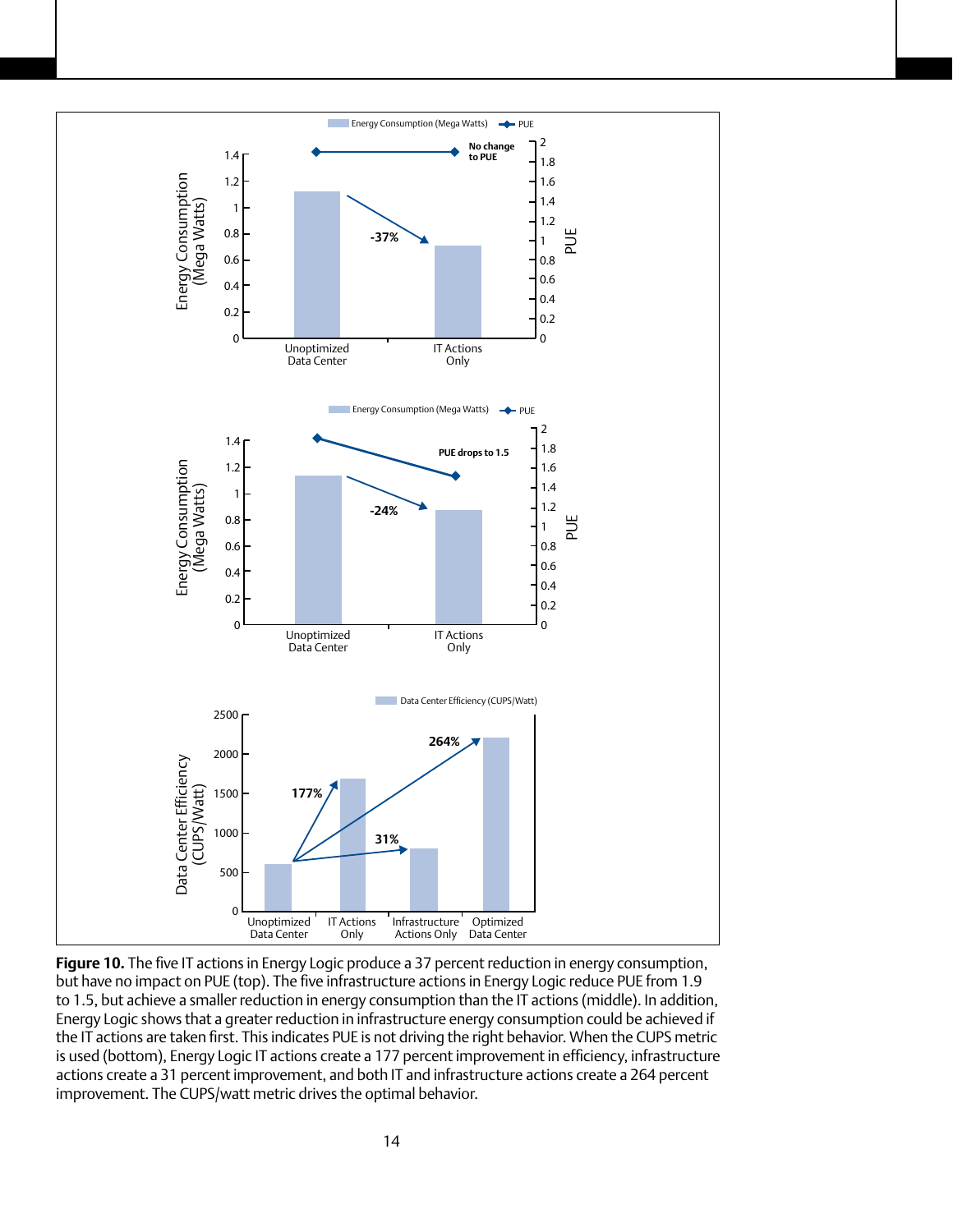## **Appendix B**

#### **Simple Tool for Assessing Data Center Efficiency**

To identify the data center locations that would most benefit from efficiency improvement efforts:

- 1. Complete the sample template below for each data center location.
	- Fill in the number of servers/blade servers purchased each year and their average utilization rate.
	- If you have implemented virtualization, increase utilization rates for physical servers hosting virtual machines appropriately.
	- Multiply columns A, B, and C together to calculate the total computing output of servers from each year of purchase.

| Data Center Name:                        |                                       |                                    | Date:                            |                                |  |
|------------------------------------------|---------------------------------------|------------------------------------|----------------------------------|--------------------------------|--|
| <b>Year of Server</b><br><b>Purchase</b> | <b>Estimated MCUPS</b><br>per Server* | <b>Number of</b><br><b>Servers</b> | <b>Server Utilization</b><br>(%) | <b>Total Output</b><br>(MCUPS) |  |
|                                          | A                                     | B                                  | C                                | $D = A \times B \times C$      |  |
| 2000                                     | 0.50                                  |                                    |                                  |                                |  |
| 2001                                     | 0.75                                  |                                    |                                  |                                |  |
| 2002                                     | 1.00                                  |                                    |                                  |                                |  |
| 2003                                     | 1.50                                  |                                    |                                  |                                |  |
| 2004                                     | 2.25                                  |                                    |                                  |                                |  |
| 2005                                     | 3.25                                  |                                    |                                  |                                |  |
| 2006                                     | 4.75                                  |                                    |                                  |                                |  |
| 2007                                     | 7.00                                  |                                    |                                  |                                |  |
| 2008                                     | 10.25                                 |                                    |                                  |                                |  |
| 2009                                     | 15.25                                 |                                    |                                  |                                |  |
| 2010                                     | 22.50                                 |                                    |                                  |                                |  |

#### **Data Center Efficiency Tracking ‑Sample Template**

\* Estimated MCUPS per Server numbers are based on "Creating a Meaningful Measure" section of this paper and have been extrapolated as a basis for discussion.

- 2. Add up the Total Output of each row and enter the total into the Total Data Center Output field.
- 3. Enter the Total Energy Consumption (Mega Watts) for the data center into Field E below.
- 4. Calculate Data Center Efficiency as shown and enter the result into the table below.

| Total Data Center Output (MCUPS)          | Sum of D from each row above |  |
|-------------------------------------------|------------------------------|--|
| Total Energy Consumption (Mega Watts)     |                              |  |
| <b>Data Center Efficiency (CUPS/Watt)</b> | $= Sum(D)/E$                 |  |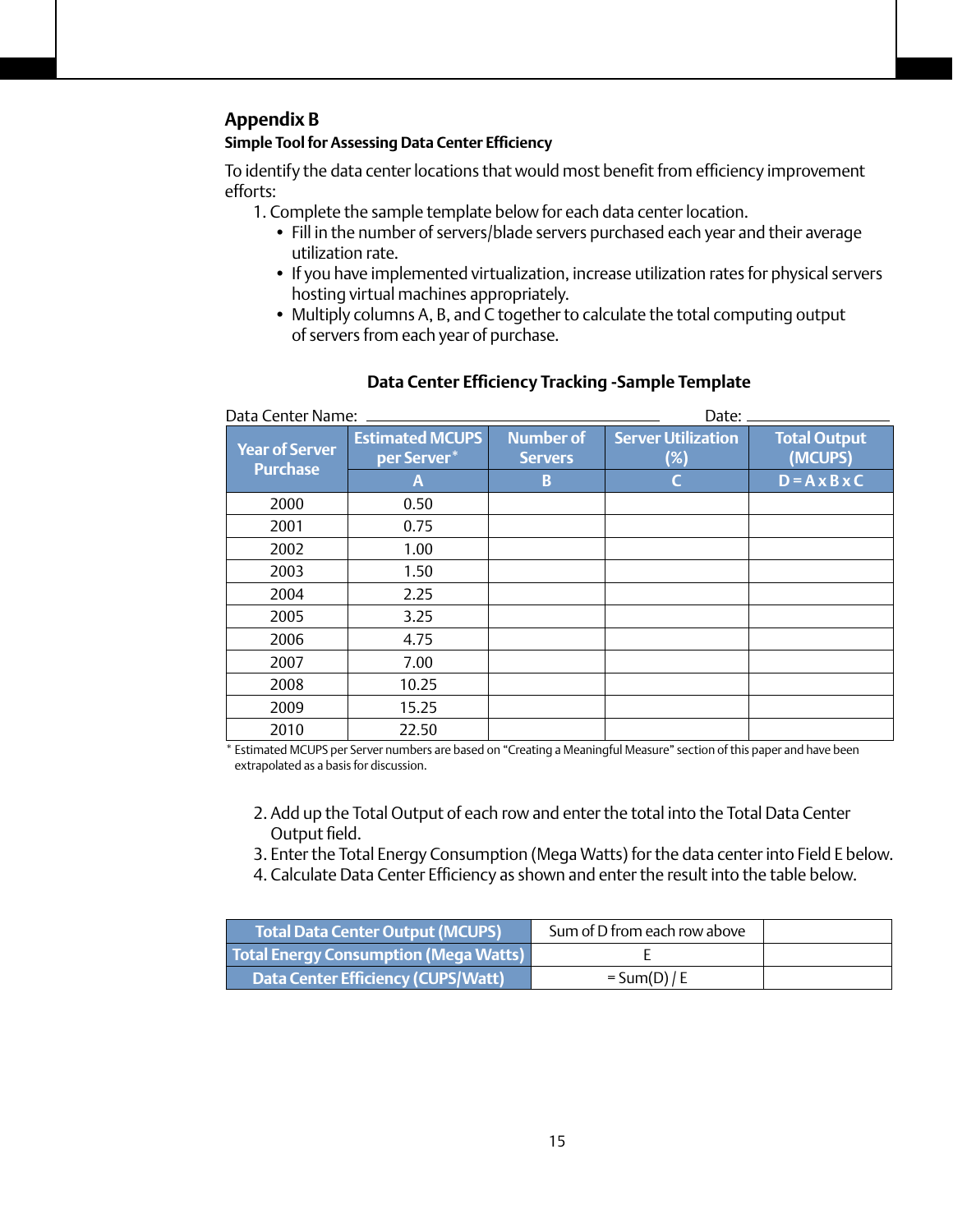- 5. Select data center locations on which to focus efforts using Data Center Efficiency and Total Energy Consumption measures. Focus resources on high energy consumption and low efficiency locations. This simple tool is useful for comparing data centers that consist of a similar mix of servers (i.e., number of processors per server). If data centers consist of vastly different server mixes, the Data Center Efficiency (CUPS/Data Center Watt) results provided in Figure 6 can be used to conduct a similar analysis.
- 6. For the selected data center, fill out the sample template using "before and after" project information to show a comparison of efficiencies that can be used to justify project selection to management. To estimate energy consumption for the 'after' scenario, calculate energy savings of new servers, and apply estimated cascade effect multiplier for your facility. If you want to be conservative, you can use a cascade effect multiplier of 1, though a multiplier of up to 1.8 will not be unreasonable.
- 7. Track Data Center Efficiency and Total Energy Consumption over time for each location.

Note that this is a simple calculation of efficiency that only takes into account servers. It does not take into account non-server IT equipment.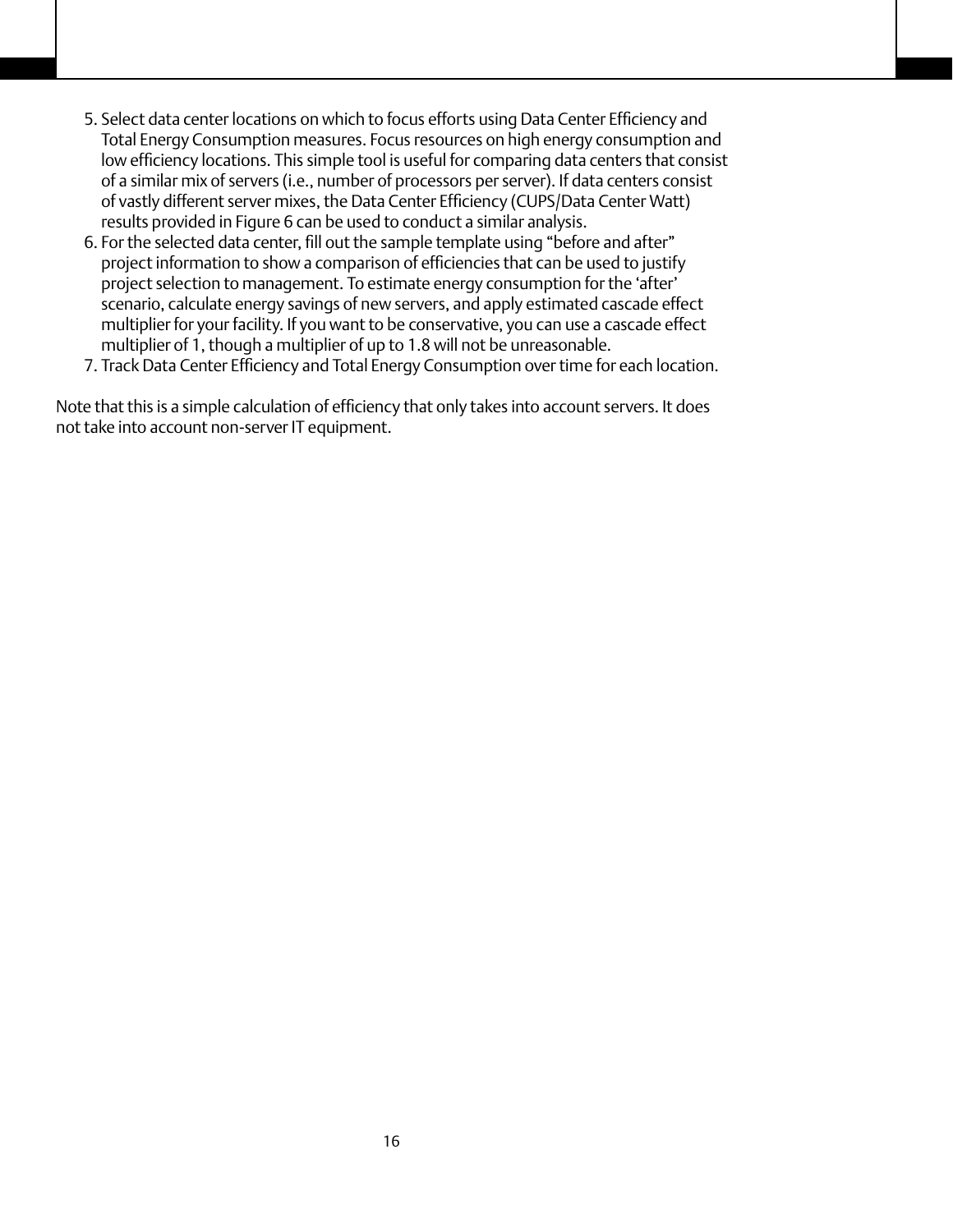# **Appendix C**

# **Existing Equipment and Data Center Metrics**

Figure 11 shows various metrics that have been developed to quantify IT performance on the device level. Several of the server metrics meet the requirements for an effective data center metric, but have not been widely adopted.

| <b>Metric</b>                                                        | <b>Pros</b>                                                                     | Cons                                                                                                                                                                                  | <b>Scalable to Data</b><br>Center?                           |  |  |
|----------------------------------------------------------------------|---------------------------------------------------------------------------------|---------------------------------------------------------------------------------------------------------------------------------------------------------------------------------------|--------------------------------------------------------------|--|--|
| <b>Server</b>                                                        |                                                                                 |                                                                                                                                                                                       |                                                              |  |  |
| <b>MIPS</b><br>(Million Instructions<br>per Second)<br><b>FLOPS</b>  | Easy to measure<br>Good performance<br>measure for compute<br>intensive number- | Not suitable for heavy 'transaction- intensive'<br>processing such as serving Web pages which<br>requires bandwidth and input-output speeds.<br>Not a good measure for storage hungry | Yes. Add up all MIPS<br>or FLOPS.                            |  |  |
| (Floating Point<br>Operations per Second)                            | crunching operations                                                            | applications such as video services.                                                                                                                                                  |                                                              |  |  |
| SPEC benchmark<br>(Suite of benchmarks<br>to compare<br>performance) | Choose benchmark most<br>relevant to load                                       | Not easy to calculate.<br>SPEC scores are not backward compatible and<br>cannot be compared across time.<br>Does not account for non-server IT equipment.                             | No. CPU and<br>Server only.                                  |  |  |
| <b>Storage</b>                                                       |                                                                                 |                                                                                                                                                                                       |                                                              |  |  |
| <b>Storage Capacity</b><br>(Terabytes of capacity)                   | Easy to measure                                                                 | Weak correlation with data center energy<br>consumption.                                                                                                                              | Yes-add up all the<br>Terabytes at the data<br>center level. |  |  |
|                                                                      |                                                                                 | Does not provide efficiency quidance for server<br>procurement.                                                                                                                       |                                                              |  |  |
|                                                                      |                                                                                 | Capacity based. Does not vary based on load.                                                                                                                                          |                                                              |  |  |
| Storage Used<br>(Terabytes used)                                     | Easy to measure                                                                 | Weak correlation with data center energy<br>consumption.                                                                                                                              | Yes-add up all the<br>Terabytes at the data<br>center level. |  |  |
|                                                                      |                                                                                 | Does not provide efficiency quidance for<br>procurement.                                                                                                                              |                                                              |  |  |
| <b>Network</b>                                                       |                                                                                 |                                                                                                                                                                                       |                                                              |  |  |
| Terabits/second                                                      | Easy to measure.<br>Alternate performance<br>measure                            | Does not provide efficiency quidance for server<br>procurement.<br>All work done in the data center does not pass<br>through the network switch.                                      | Yes.                                                         |  |  |

**Figure 11.** Various metrics have been developed to measure IT performance. In most cases, server performance will most directly correlate with data center performance.

There has also been a significant amount of work done on the data center metric itself (Figure 12). Each of these metrics is being developed to meet specific needs, but each, for various reasons, appears inadequate for the purpose of benchmarking data center efficiency.

| <b>Metric</b>                               | <b>Pros</b>                             | <b>Cons</b>                         | <b>Scalable to Data</b><br>Center?     |
|---------------------------------------------|-----------------------------------------|-------------------------------------|----------------------------------------|
| <b>SPEC Score (SPEC</b><br>score/power draw | Can be customized to<br>mimic true load | Currently available only for Java   | No. Server only.                       |
| Power Usage<br>Efficiency (PUE)             | Easy to understand/apply                | Does not consider IT performance    | Yes.                                   |
| Space, Watts<br>and Power (SWAP)            | Takes space into account                | Not a pure efficiency measure       | No. Does not benchmark<br>performance. |
| Corporate Average<br>Data Efficiency (CADE) | Good theoretical<br>performance         | Does not define compute performance | Not known until<br>measure is known.   |

**Figure 12.** A number of metrics have been proposed for data center efficiency, but because of limitations none have emerged as a useful industry standard.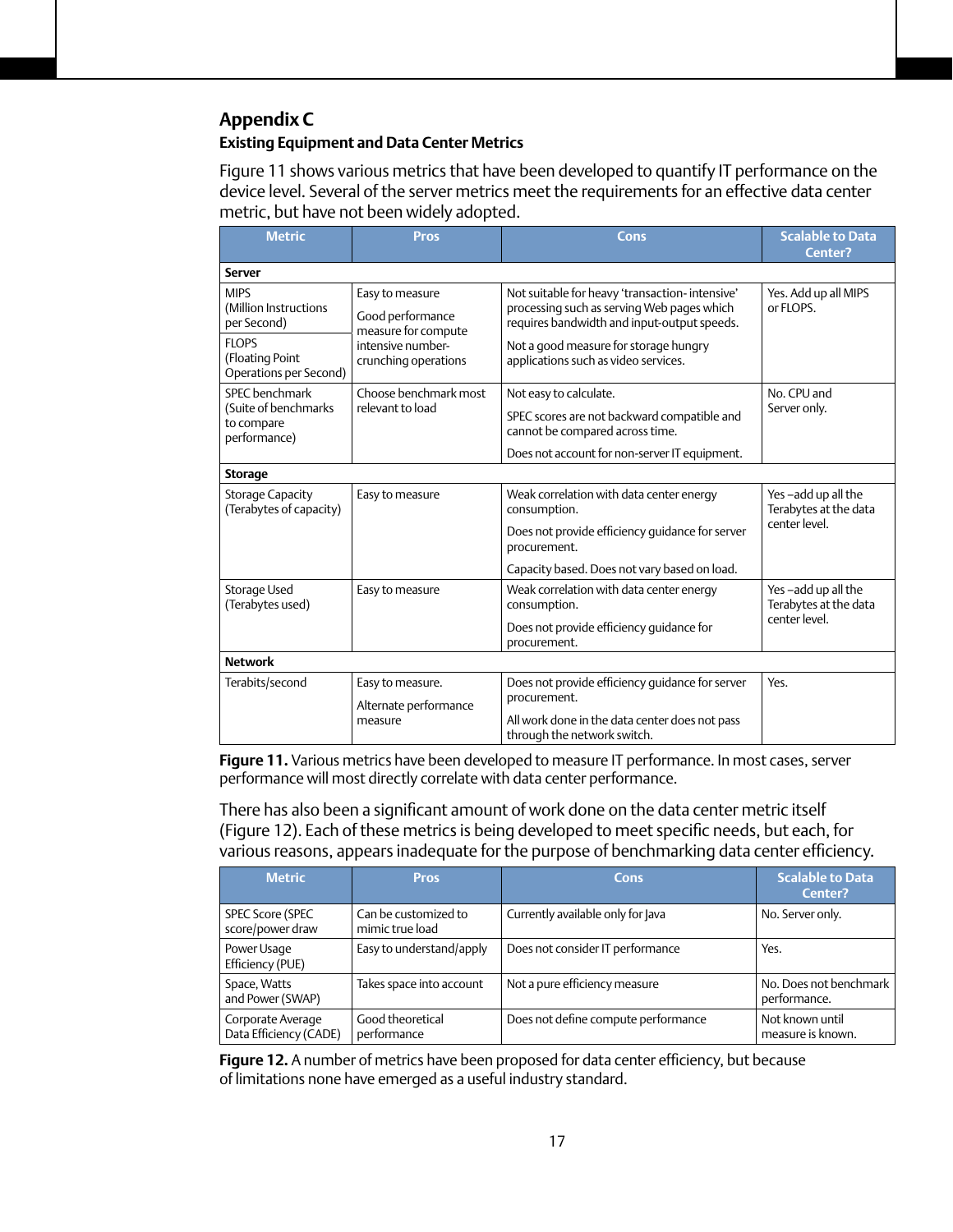# **References**

- 1. Emerson Network Power, 2007, Energy Logic: Reducing Data Center Energy Consumption by Creating Savings that Cascade Across Systems
- 2. Belady, C., P.E., Hewlett-Packard, "In the Datacenter, Power & Cooling Costs More than IT Equipment it supports"
- 3. U.S. Environmental Protection Agency Report to Congress on Server and Data Center Efficiency
- 4. Javelin Strategy & Research: 2007 Online Banking and Bill Paying